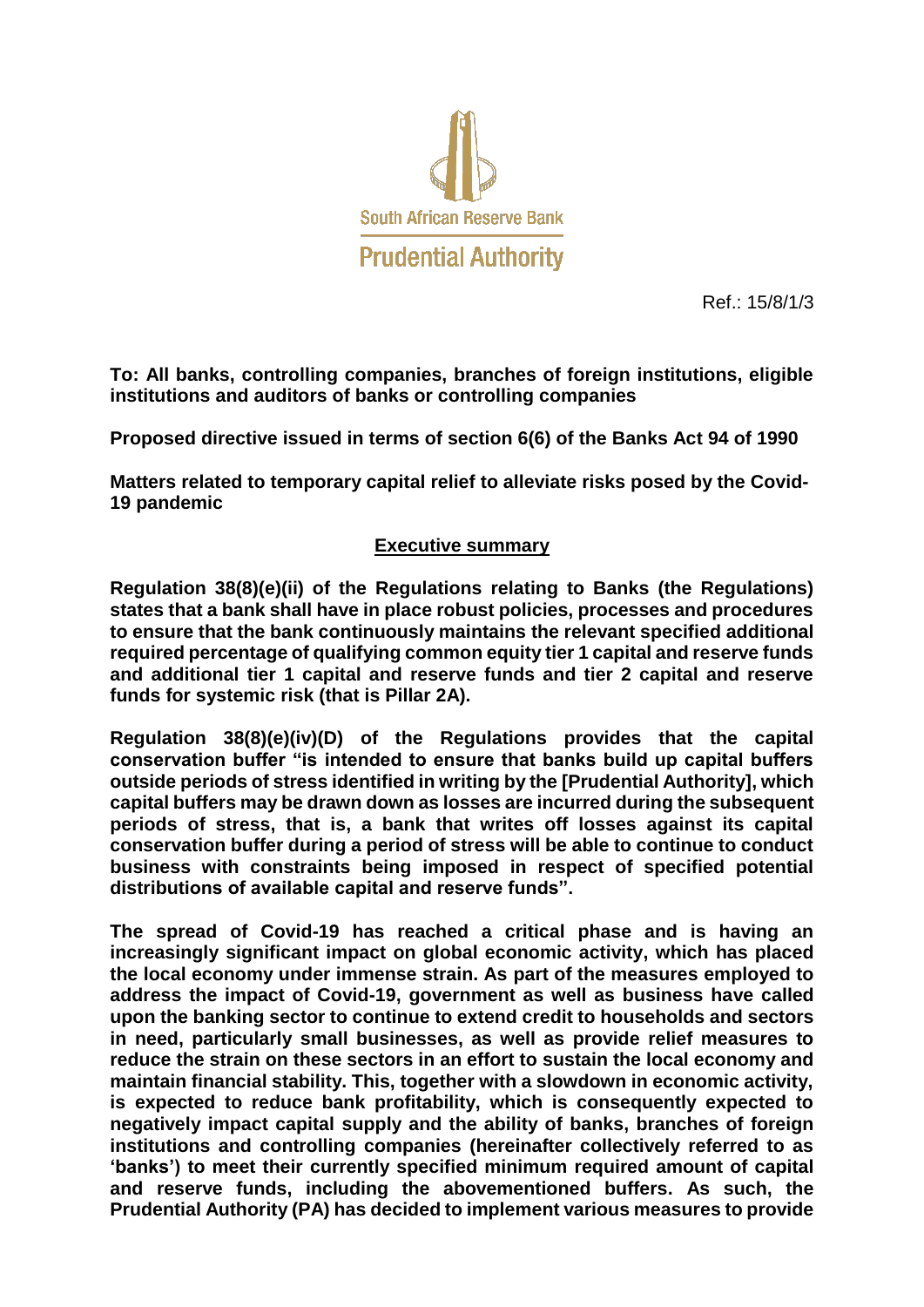**temporary capital relief to banks during this time of financial stress, in a manner that ensures South Africa's continued compliance with the relevant internationally agreed capital framework.** 

## **1 Introduction**

- 1.1 In response to pressures on banks' capital supply brought about by the Covid-19 pandemic, the PA has decided to implement measures to reduce the currently specified minimum requirement of capital and reserve funds to be maintained by banks, in order to provide temporary capital relief to enable banks to counter economic risks to the financial system as a whole and to individual banks.
- 1.2 The Regulations provide that banks shall have in place robust policies, processes and procedures to ensure that the bank continuously maintains, in addition to the base minimum capital requirement of eight percent of risk weighted assets, a systemic risk buffer (Pillar 2A), an idiosyncratic risk buffer (Pillar 2b), a capital conservation buffer, a countercyclical buffer (when imposed, which is an extension of the capital conservation buffer) and a domestic systemically important bank buffer (where applicable).
- 1.3 The Pillar 2A capital requirement is maintained for systemic risk and is to be held over and above the relevant minimum internationally agreed requirement specified in the Basel III capital framework. The PA considers the Covid-19 pandemic to be a stress event posing risk to the entire financial system and believes that the temporary relaxation of the Pillar 2A capital requirement would assist the banking sector by reducing the minimum required amount of capital and reserve funds to be maintained by banks to facilitate banks' continued lending to the real economy.
- 1.4 To date, it has not been necessary for South Africa to implement a countercyclical capital buffer (CCyB) as there has not been any period of excess aggregate credit growth that has been associated with the build-up of systemic risk. Consequently, banks are not required to maintain capital to meet any CCyB requirement.
- 1.5 South African banks did, however, build up a capital conservation buffer of 2.5 per cent as prescribed in regulation 38(8)(e)(iv)(D) of the Regulations. The PA considers the current period to be a period of financial stress and therefore, banks will be allowed to draw down against the capital conservation buffer in the upcoming period. In the event that the capital conservation buffer is reduced, banks are required to consult the PA regarding the capital constraints that will be imposed in terms of Regulation 38(8)(f)(iii) of the Regulations.
- 1.6 The aforementioned measures are intended to provide relief to banks in response to the Covid-19 pandemic by enabling banks to continue to provide credit to the real economy during this period of financial stress. However, the aforementioned measures aimed at reducing the minimum required amount of capital and reserve funds are not intended to allow banks to distribute earnings in the form of dividends or bonuses. Instead, the intention is to assist banks to continue to serve their clients under very difficult circumstances and to ensure that their capital positions remain healthy and compliant with the relevant internationally agreed capital requirements, and can recover in a short period